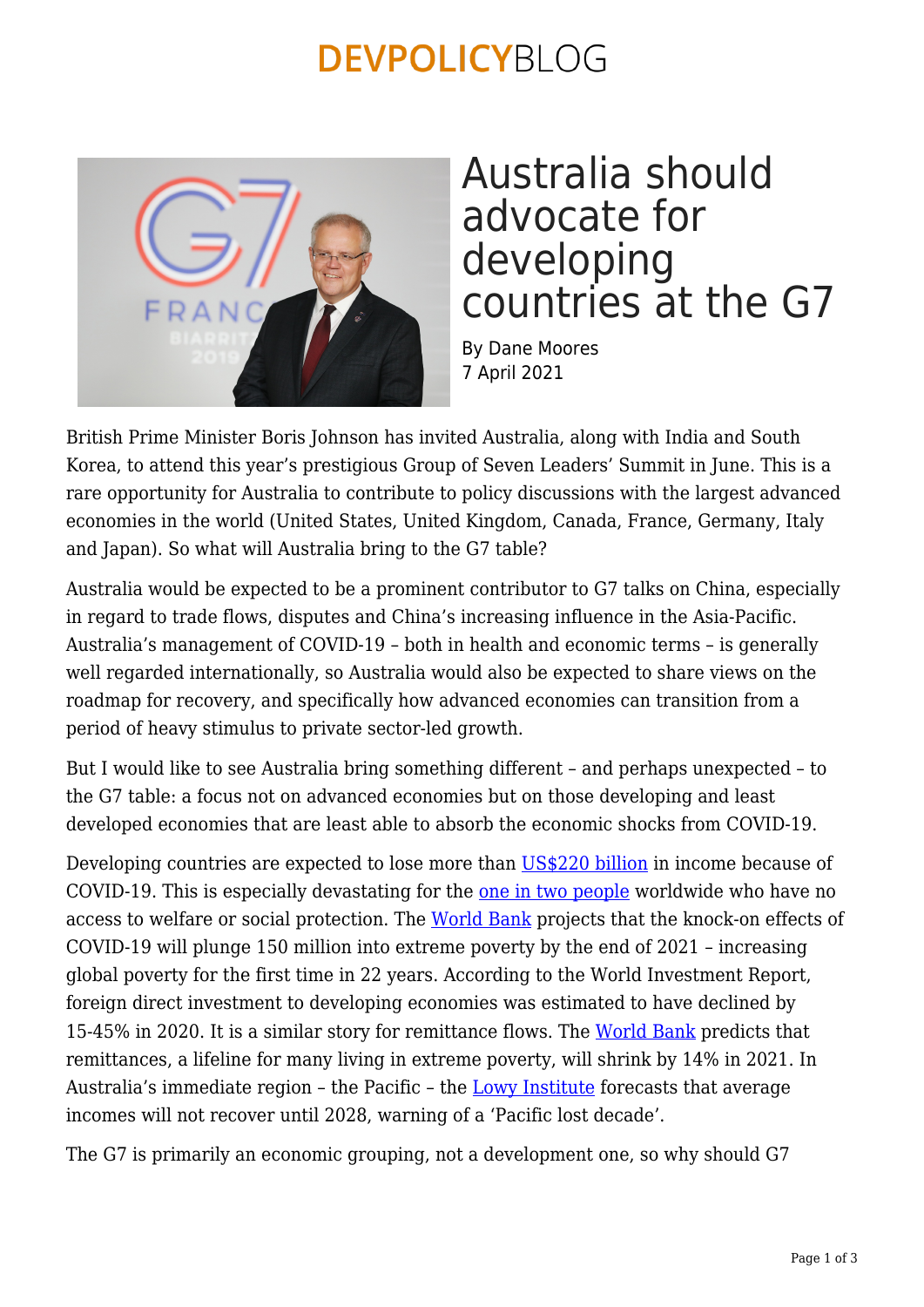## **DEVPOLICYBLOG**

governments care about supporting the poorest through this crisis? Because it is smart economics, and the right thing to do.

The global economy cannot recover if developing economies are left behind. One [study](https://www.nber.org/system/files/working_papers/w28395/w28395.pdf) by the US National Bureau of Economic Research found that a failure to distribute the COVID-19 vaccine to developing countries will lead to substantial losses for advanced economies. In the most likely scenario, where people in advanced economies are fully vaccinated this year and only half of those in developing countries are vaccinated, the global economy would suffer losses of between US\$1.8 trillion and US\$3.8 trillion. More than half of these costs would be borne by advanced economies due to the interconnectedness of trade. In a worst-case scenario where vaccines do not reach developing countries at all, the global economy would suffer losses exceeding US\$9 trillion. This is more than the economies of the UK, Germany and India combined.

So, to revisit our original question, Australia should bring two issues to the G7 table.

First, Australia should advocate for vaccine equity.

Widespread distribution and take-up of the COVID-19 vaccine – in rich and poor countries alike – is a prerequisite for economic recovery. As of mid-January, high-income countries held [60% of the available vaccines](https://globalhealth.duke.edu/news/ensuring-everyone-world-gets-covid-vaccine) despite only being home to 16% of the world's population. It is [estimated](https://www.eiu.com/n/85-poor-countries-will-not-have-access-to-coronavirus-vaccines/) that about [85 countries](https://www.eiu.com/n/85-poor-countries-will-not-have-access-to-coronavirus-vaccines/) will not have widespread COVID-19 vaccine coverage until 2023. This is too little, too late. Australia can advocate for vaccine equity from a place of authenticity having contributed [\\$80 million](https://indopacifichealthsecurity.dfat.gov.au/australia-promote-covid-19-vaccine-equity-developing-countries) to the COVAX Facility, [\\$500 million](https://www.pm.gov.au/media/investing-our-southeast-asian-partnerships) for the vaccine rollout in South-East Asia and the Pacific, and most recently diverting [1.8 million](https://www.pm.gov.au/media/australia-supporting-papua-new-guineas-covid-19-response) of its own vaccine doses to address the outbreak in Papua New Guinea. Just as the Quad (an alliance comprised of Australia, India, Japan and the US) recently made commitments to [expand vaccine access](https://www.abc.net.au/news/2021-03-13/quad-australia-us-india-japan-in-massive-covid-vaccine-deal/13245198) in the Indo-Pacific region, G7 governments should work together to scale-up global vaccine production and fund 'last mile' distribution across developing economies so no country is left behind.

Secondly, Australia should advocate for G7 governments to support an inclusive economic recovery, especially through development aid and debt relief.

Official Development Assistance can be a catalytic resource for economic recovery in poor nations – increasing access to finance, supporting micro, small and medium-sized businesses to rebuild, revitalising dormant markets and supporting job creation, especially for women. World Vision knows the tremendous impact of inclusive economic development [first hand.](https://www.worldvision.com.au/get-involved/partner-with-us/seed) The [OECD](http://www.oecd.org/coronavirus/policy-responses/the-impact-of-the-coronavirus-covid-19-crisis-on-development-finance-9de00b3b/) calculates that if donor governments were to maintain their 2019 ODA-GNI ratios, then total ODA could decline by US\$11-14 billion due to the collapse in national